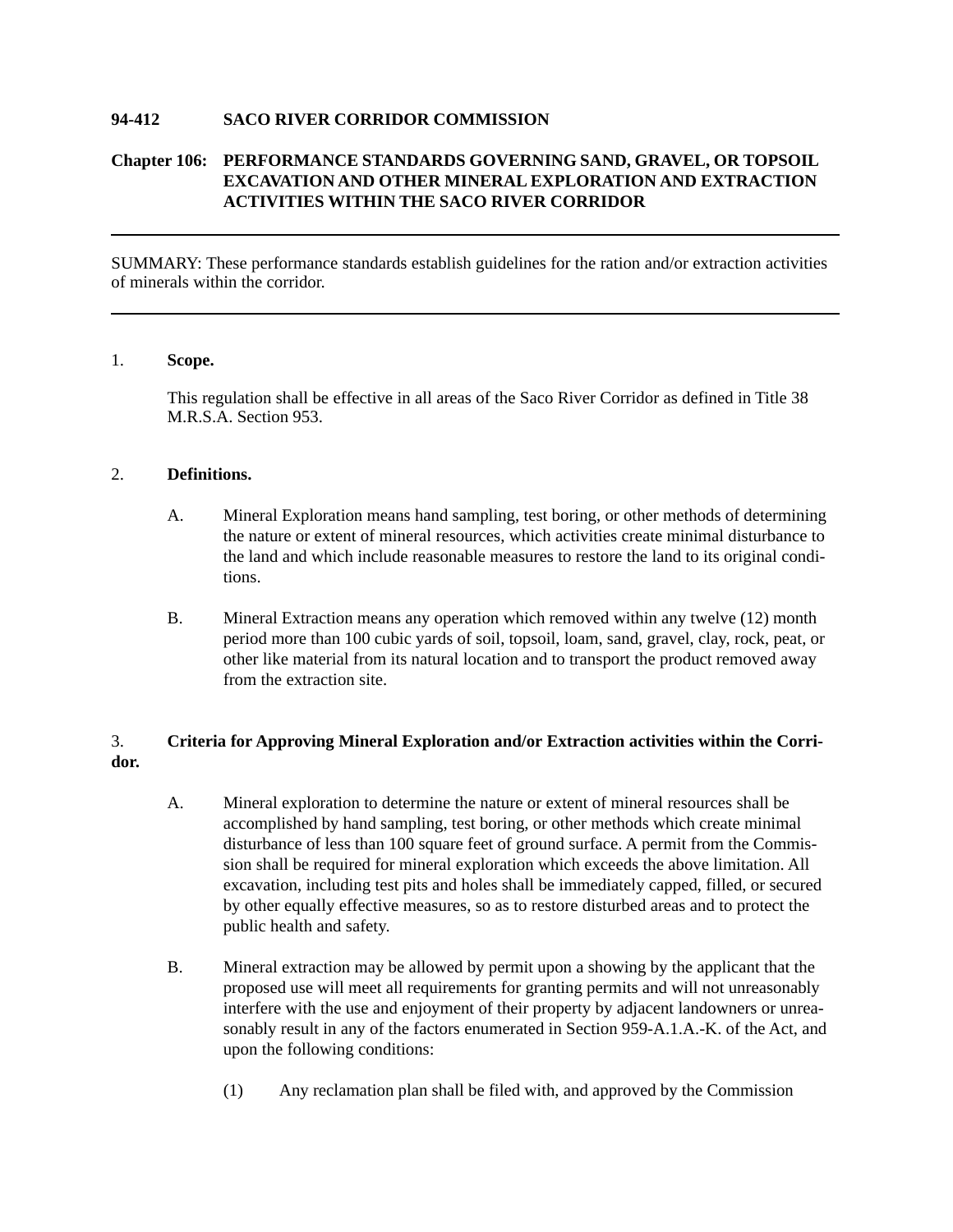before a permit is granted. Such plan shall describe detail procedures to be undertaken to fulfill the requirements of paragraph 4 below.

- (2) No part of any extraction operation, including drainage and runoff control features shall be permitted within 100 feet of the normal or mean high water line of the Saco, Ossipee, or Little Ossipee Rivers, or within seventy-five (75) feet of the normal or mean high water line of any other water body, tributary stream, or wetland within the Corridor. In addition, extraction operations shall not be permitted within seventy-five (75) feet of any property line, without written permission of the owner of such adjacent property.
- (3) Mineral extraction activities shall be screened from the river, from adjacent properties and from public roads by existing vegetation. The applicant may be required to submit a professionally prepared visual impact study. If existing natural vegetation is insufficient to provide appropriate screening, then the applicant shall submit a planting and screening plan to demonstrate how any visual impacts will be mitigated.
- (4) Within six (6) months following the completion of extraction operations at any extraction site, which operations shall be deemed complete when less than 100 cubic yards of materials are removed in any consecutive twelve (12) month period, ground levels and grades shall be established in accordance with the following:
	- (a) All debris, stumps, and similar material shall be removed for disposal in an approved location, or shall be buried on-site. Only materials generated on-site may be buried or covered on-site.

NOTE: The State of Maine Solid Waste Laws, Title 38 M.R.S.A. Section 1310 and Chapter 404 of the Department of Environmental Protection's regulations may contain other applicable provisions regarding disposal of such materials

- (b) The final graded slope shall be two and one half to one (2.5:1) slope or flatter.
- (c) Top soil or loam shall be retained to cover all disturbed land areas, which shall be reseeded and stabilized with vegetation native to the area. Additional topsoil or loam shall be obtained from off-site sources if necessary to complete the stabilization project.
- C. The Commission may impose such conditions as are necessary to minimize the adverse impacts associated with mineral extraction operations on surrounding uses and resources.
- D. In areas designated by the Commission under 38 M.R.S.A. Section 957.A.1.C., D., or F. as Resource Protection District mineral exploration and extraction activities are prohibited.